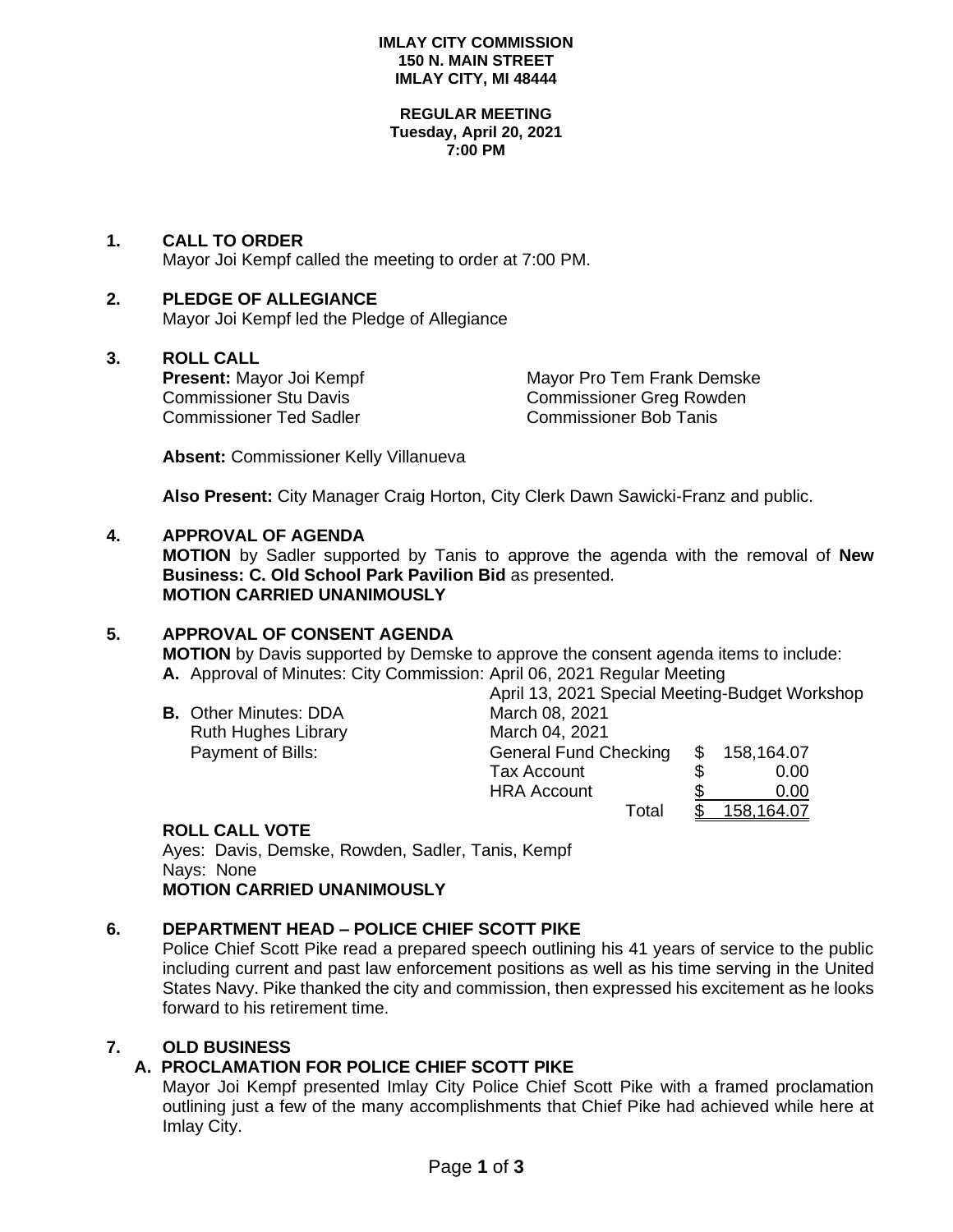#### **IMLAY CITY COMMISSION 150 N. MAIN STREET IMLAY CITY, MI 48444**

#### **REGULAR MEETING Tuesday, April 20, 2021 7:00 PM**

## **B. NOTICE OF PROPOSED 2021-2022 BUDGET PUBLIC HEARING**

**MOTION** by Davis supported by Tanis to approve the notice of posting the proposed budget and to hold a public hearing at the next regularly scheduled city council meeting on Tuesday, May 4, 2021 at 7:00PM.

**MOTION CARRIED UNANIMOUSLY**

## **8. NEW BUSINESS**

# **A. PLANNING COMMISSION RECOMMENDATION OF PLANNING FIRM FOR ZONING ORDINANCE RFP**

**MOTION** by Davis supported by Rowden to accept the bid of \$24,500 from Community Image Builders and authorize CIB to complete the scope of work as described in their proposal as presented.

#### **ROLL CALL VOTE**

Ayes: Davis, Rowden, Sadler, Tanis, Demske, Kempf Nays: None **MOTION CARRIED UNANIMOUSLY**

## **B. PAVEMENT MARKING BID**

City Manager Craig Horton stated that DPW Superintendent Ed Priehs has recommended the bid for \$16,701.38 from M & M Pavement Markings as presented in the board packets. **MOTION** by Davis supported by Tanis to approve the bid for \$16,701.38 from M & M Pavement Markings as presented.

## **ROLL CALL VOTE**

Ayes: Davis, Tanis, Demske, Rowden, Sadler, Kempf Nays: None **MOTION CARRIED UNANIMOUSLY**

# **C. OLD SCHOOL PARK PAVILION**

This item was postponed for a future date.

## **D. PROCLAMATION FOR ARBOR DAY**

Mayor Joi Kempf read the Proclamation for Arbor Day as this is a part of the requirements to be included in the Tree City USA Communities. The Tree City USA program has been greening up cities and towns across America since 1976.

**MOTION** by Sadler supported by Demske to approve the Proclamation for Arbor Day as a part of the requirements to be included in the Tree City USA Communities as presented. **MOTION CARRIED UNANIMOUSLY**

## **9. OTHER BUSINESS**

Mayor Kempf asked City Manager Craig Horton for a report and Horton referenced the Lapeer County Public Health Department 's latest health report for review.

Mayor Kempf stated that a date needs to be set for a public community forum with regards to the police discussion on the police department. The date set for this will be on Thursday, April 29, 2021 at 6:00PM at the Eastern Michigan Fairgrounds.

**MOTION** by Sadler supported by Davis to approve the date of Thursday, April 29, 2021 at 6:00PM at the Eastern Michigan Fairgrounds for a public community forum with regards to the police discussion on the police department.

# **MOTION CARRIED UNANIMOUSLY**